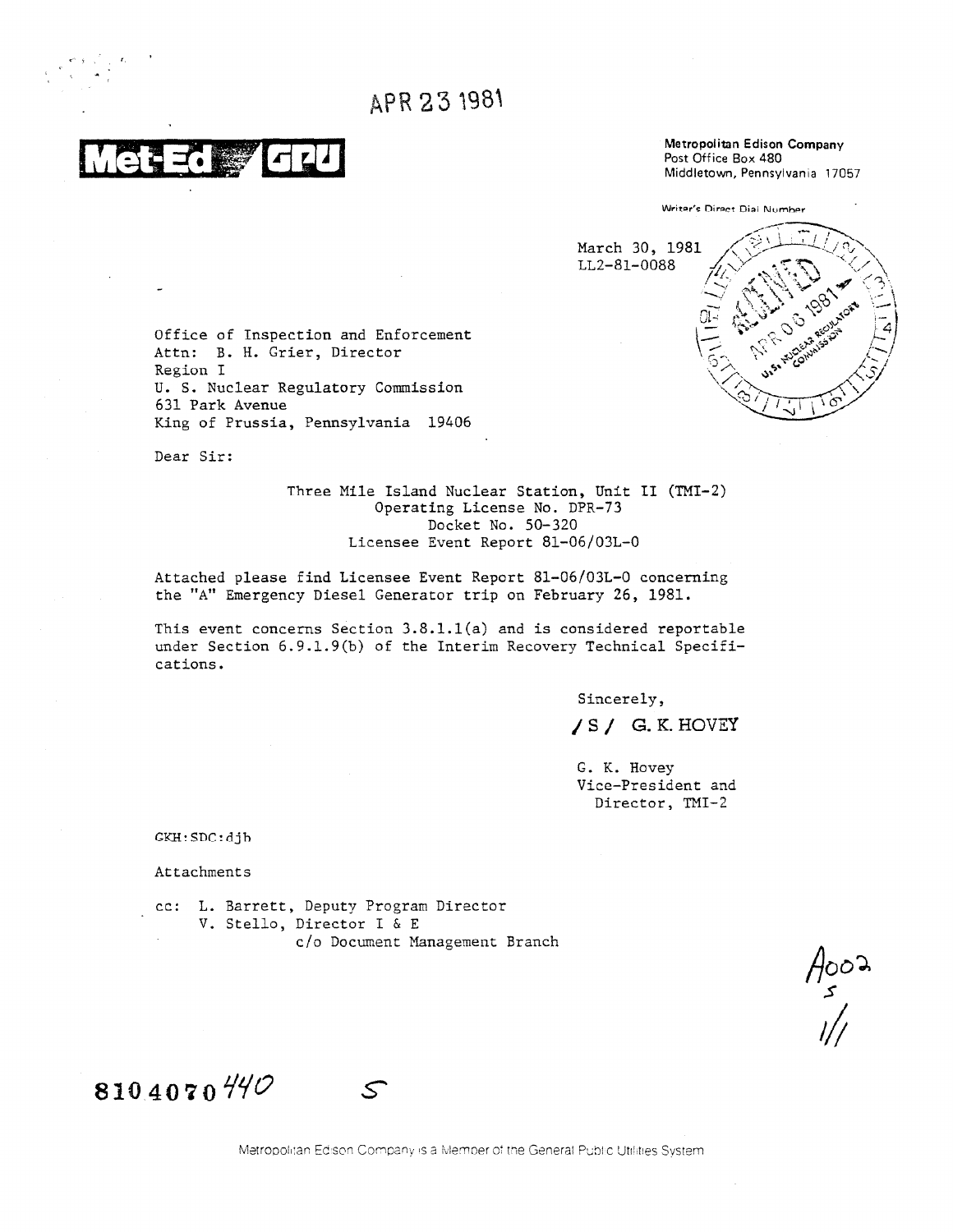**U. S. NUCLEAR REGULATORY COMMISSION** NRC FORM 366  $(7.77)$ Attachment 1 LICENSEE EVENT REPORT LL2-81-0088 CONTROL BLOCK: |  $\mathsf{J}(\mathsf{1})$ (PLEASE PRINT OR TYPE ALL REQUIRED INFORMATION)  $\frac{1}{25}$  $\begin{smallmatrix} 0 & 0 & 0 & 0 & 0 & 0 & 0 \end{smallmatrix}$  $\left[ 2\right]$  $0$  |  $0$  |  $\Omega$ 4 (5)  $\mathbf 0$  $T$ <u>0 l</u>  $M$ **LICENSEE CODE** CON'T REPORT ి౹౦ عاك  $00003$ <u>o K</u>) Lo I  $2<sup>1</sup>$  $\overline{2}$  $0$   $1$ <u>LJOJ</u>  $\circ$  (  $5<sup>1</sup>$  $\overline{2}$  $6 \overline{6}$ SOURCE 78  $69$ DOCKET NUMBER  $61$ EVENT DESCRIPTION AND PROBABLE CONSEQUENCES (10) On February 26, 1981 at 0525 hours the "A" Emergency Diesel Generator DF-X-1A was  $\sqrt{0}$ started per surveillance requirements. The diesel started, accelerated to speed  $\sqrt{0}$  $\sqrt{3}$ and then tripped after approximatly 15-20 seconds. This is not a violation of Tech  $\sqrt{0}$   $\sqrt{4}$ This report is made pursuant to section 6.9.1.9(b) of the Tech. Specs. Specs. because  $0 \mid 5$ the action statement of Spec. 3.8.1.1(a) was entered unintentionally. This event had  $\sqrt{0}$ no effect on the plant, its operation, or the health and safety of the public  $\sqrt{0}$   $\sqrt{7}$  $0 8$  $\overline{8}0$ ā ្ភ COMP.<br>SUBCODE SYSTEM<br>CODE CAUSE<br>CODE CAUSE<br>SUBCODE VALVE<br>SUBCODE COMPONENT CODE  $\mid$  X  $\mid$  (12)  $Z(3)$  $E(14)$  $2(5)$  $Z(6)$  $E$   $E$   $(1)$ G  $\overline{1}$  $\mathbf E$ N  $\mathbb N$  )  $|0|9|$ 帀  $\overline{13}$  $\overline{18}$  $\overline{\mathbf{1}}$ **REVISION OCCURRENCE** SEQUENTIAL REPORT<br>TYPE CODE EVENTYEAR REPORT NO. NO. LEB/RO  $(17)$  $8|1|$  $\overline{0}$  $\Omega$ REPORT |0 |0 |6  $\mathbf{3}$  $\mathbf{L}$ سيسا **NUMBER**  $\overline{24}$  $\overline{27}$  $\overline{28}$ का ন  $\overline{37}$ 29 HOURS 22 ATTACHMENT NPRD-4<br>FORM SUB. PRIME COMP.<br>SUPPLIER COMPONENT EFFECT<br>ON PLANT SHUTDOWN<br>METHOD ACTION FUTURE MANUFACTURER  $\underline{Y}$  (23)  $\mathbb{N}$  (24)  $\mathbf{J}^{(2)}$  $\int (25)$  $F|O|$  $X(3)X$ l z [Z  $\circ$  $0101$  $1$ <u>०।(ऋ</u> (19)  $\mathbf{J}^{(20)}$  $\overline{0}$  $\overline{33}$ বর  $\overline{36}$ דר  $40$ CAUSE DESCRIPTION AND CORRECTIVE ACTIONS (27) The trip was initially thought to be the result of insufficient prelube but this  $\Box$ was later discounted. At present, no other cause can be identified. To investigate  $\boxed{1}$   $\boxed{1}$ other possible causes, brush recorders are being installed to monitor several compon- $1\sqrt{2}$ ents in the starting circuitry. Once installed, the diesels will be started under  $1 \mid 3 \mid$ varying conditions in an attempt to isolate the cause.  $1 \mid 4$ 80  $\overline{9}$ 8 FACILITY<br>STATUS METHOD OF<br>DISCOVERY OTHER STATUS (30) DISCOVERY DESCRIPTION (32) % POWER  $\boxed{5}$  $X(28)$  $\begin{bmatrix} 0 & 0 & 0 \end{bmatrix}$ Recovery Mode B (31) Operator Observat  $\vert$  1  $\frac{9}{2}$   $\frac{10}{10}$ 12  $\overline{1}$  $\overline{A}$  $\frac{1}{45}$ 80 LOCATION OF RELEASE (36) AMOUNT OF ACTIVITY (35) RELEASED OF RELEASE  $\frac{1}{2}(34)$ <u>z</u> ③ l  $6 \mid$  $\mathbf{1}$ N/A  $N / \sqrt{2}$ 80  $\overline{45}$  $\overline{a}$ 10 11<br>PERSONNEL EXPOSURES 44 DESCRIPTION (39) TYPE NUMBER.  $(37) 2 38$  $0 1 0 0$  $\overline{7}$  $N/A$  $\mathbf{1}$ 80  $\overline{\mathbf{1}}$  $\overline{12}$ ٩ PERSONNEL INJURIES DESCRIPTION (41) NUMBER  $0 | 0 | (40)$  $\overline{O}$  $\overline{8}$  $N/A$ 80  $\overline{9}$  $\overline{\mathbf{11}}$  $\overline{12}$ LOSS OF OR DAMAGE TO FACILITY (43) **TYPE** DESCRIPTION  $\mathbf{z}$  $9<sub>1</sub>$  $(42)$  $N/A$  $\overline{50}$  $\overline{10}$ **PUBLICITY** NRC USE ONLY DESCRIPTION (45)  $\begin{bmatrix} 1 \text{S} \cup \text{ED} \\ \text{N} \end{bmatrix}$  $N/A$  $2|0|$  $\overline{5}$  $\overline{30}$ 70446  $\overline{a}a$ 81040  $(717)$  948-8461 Steven D. Chaplin PHONE: NAME OF PREPARER.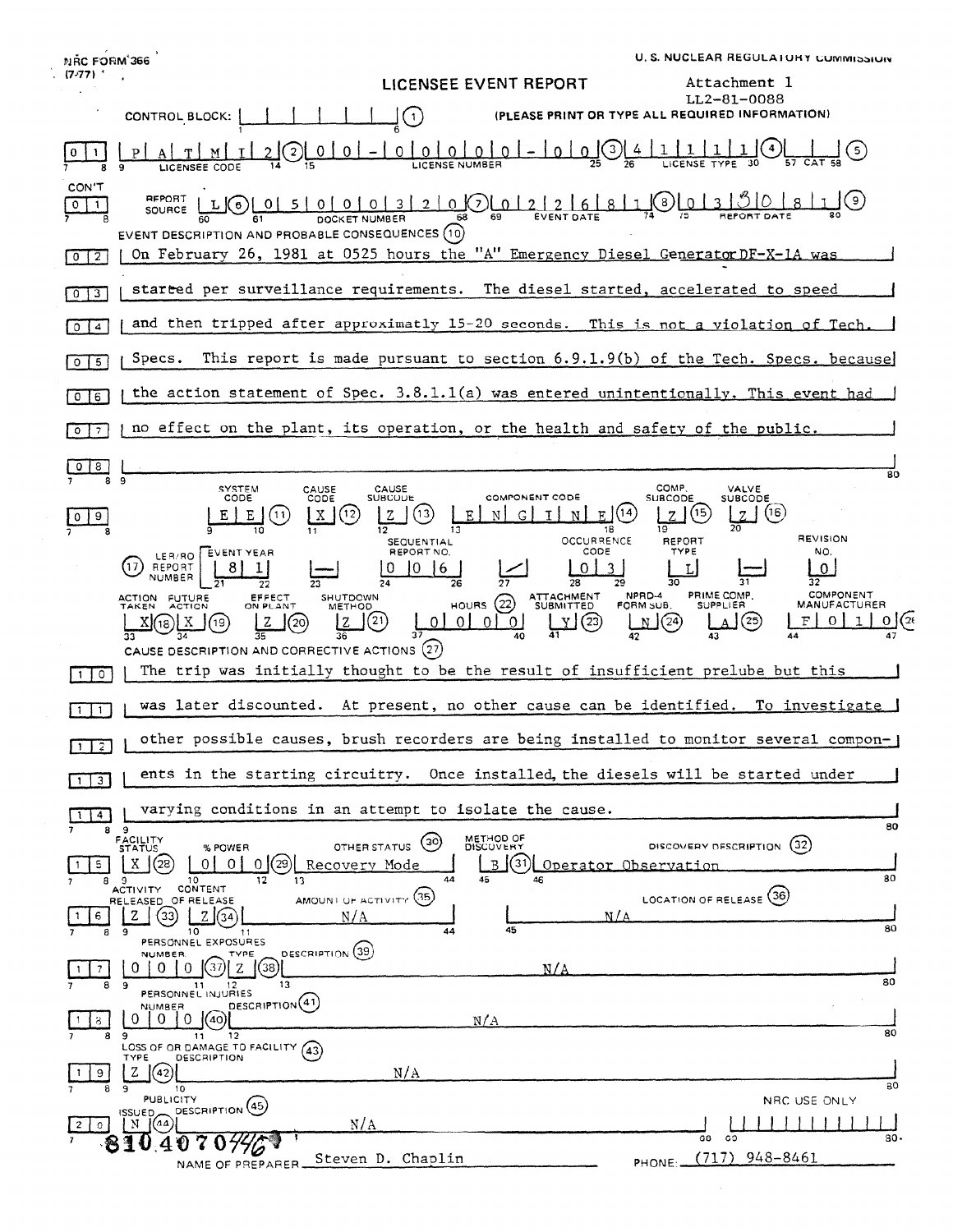## LICENSEE EVENT REPORT NARRATIVE REPORT TMI-II LER 81-06/03L-0 EVENT DATE - February 26, 1981

# T. EXPLANATION OF OCCURRENCE

At 0525 hours on February 26, 1981, the A Emergency Diesel Generator, DF-X-1A, was started per surveillance requirements. The diesel started, accelerated to speed and then tripped afterapproximately 15-20 seconds. The cause of the failure was investigated by the operators. The operators determined the problem was probably due to inadequate prelube. The problem was corrected and the diesel was started at 0545 hours. The diesel was declared operable at 0652 hours after completion of the operabilicy surveillance.

This is not a violation of Technical Specifications. This report is submitted pursuant to Section 6.9.1.9(b) of the Tech. Specs. because action statement 3.8.1.1(a) was entered unintentionally.

### II. CAUSE OF THE OCCURRENCE

Inadequate prelube of the diesel was later discounted as the cause of this failure.

To investigate other possible causes for this failure, brush recorders are being installed to monitor several components in the starting circuitry. Once these recorders are installed the diesels will be started under varying conditions, attempting to isolate any faults.

During the investigation of this failure it was determined that scavenger air pressure was approximately 50% of normal. This was possibily a contributing factor in this diesel failure.

#### III. CIRCUMSTANCES SURROUNDING THE OCCURRENCE

At the time of the occurrence, the Unit 2 facility was in a long-term cold shutdown state. The reactor decay heat was being removed via loss to ambient. Throughout the event there was no effect on the Reactor Coolant System or the core.

### IV. CORRECTIVE ACTIONS TAKEN OR TO BE TAKEN \_

#### IMMEDIATE

The apparent problem was corrected, the diesel started and the surveillance completed to show operability.

-